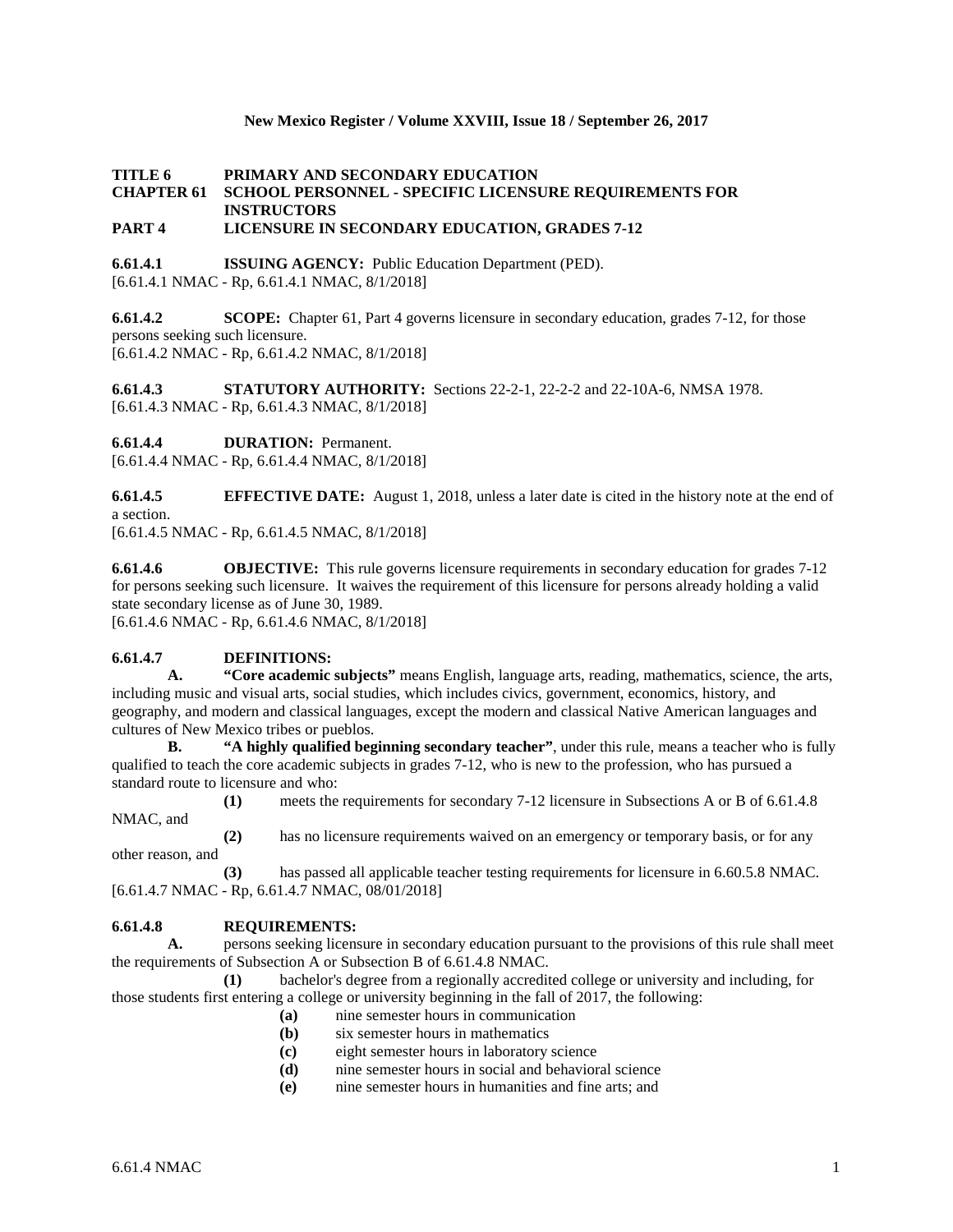**(2)** credits from a regionally accredited college or university which include 24 - 30semester hours of professional education in a secondary education program approved by the (PED) including completion of the PED's approved functional areas and related competencies in professional education; and including:

**(3)** a mandatory student teaching component; and

**(4)** 24 - 36 semester hours in at least one teaching field such as mathematics, science(s), language arts, reading, or from among history, geography, economics, civics and government (or other content related areas), twelve hours of which must be in upper division courses as defined by the college or university; individuals must also complete the PED approved functional areas and related competencies in the teaching field; and

**(5)** in addition to the requirements specified in Paragraphs (1), (3), (4), (6) and (7) of Subsection A of 6.61.4.8 NMAC, three hours in the teaching of reading for those who have first entered any college or university on or after August 1, 2001 regardless of when they graduate or earn their degree; and

**(6)** passage of all portions of the current PED approved teacher test; and

**(7)** satisfy the requirements of a highly qualified beginning secondary teacher; or

**B.** possess a valid certificate issued by the national board for professional teaching standards for the appropriate grade level and type.

[6.61.4.8 NMAC - Rp, 6.61.4.8 NMAC, 8/1/2018]

**6.61.4.9 [RESERVED]**

[6.61.4.9 NMAC - Rp, 6.61.4.9 NMAC, 8/1/2018]

**6.61.4.10 REFERENCED MATERIAL:** Competencies for entry level secondary teachers

**A.** Learner development:

**(1)** The teacher understands how learners grow and develop, recognizing that patterns of learning and development vary individually within and across the cognitive, linguistic, social, emotional, and physical areas, and designs and implements developmentally appropriate and challenging learning experiences.

**(2)** The teacher shall:

**(a)** regularly assess individual and group performance in order to design and modify instruction to meet learners' needs in each area of development (cognitive, linguistic, social, emotional and physical) and scaffolds the next level of development;

**(b)** create developmentally appropriate instruction that takes into account individual learners' strengths, interests, and needs and that enables each learner to advance and accelerate their learning;

**(c)** collaborate with families, communities, colleagues, and other professionals to promote learner growth and development;

**(d)** understand how learning occurs—how learners construct knowledge, acquire skills, and develop disciplined thinking processes—and knows how to use instructional strategies that promote student learning;

**(e)** understand that each learner's cognitive, linguistic, social, emotional, and physical development influences learning and knows how to make instructional decisions that build on learners' strengths and needs;

**(f)** identify readiness for learning, and understands how development in any one area may affect performance in others;

**(g)** understand the role of language and culture in learning and knows how to modify instruction to make language comprehensible and instruction relevant, accessible, and challenging;

**(h)** respect learners' differing strengths and needs and is committed to using the information to further each learner's development;

**(i)** commit to using learners' strengths as a basis for growth, and their misconceptions as opportunities for learning;

**(j)** take responsibility for promoting learners' growth and development; and

**(k)** value the input and contributions of families, colleagues, and other professionals in understanding and supporting each learner's development.

**B.** Learning differences:

**(1)** The teacher uses understanding of individual differences and diverse cultures and communities to ensure inclusive learning environments that enable each learner to meet high standards.

**(2)** The teacher shall:

**(a)** design, adapt, and deliver instruction to address each student's diverse learning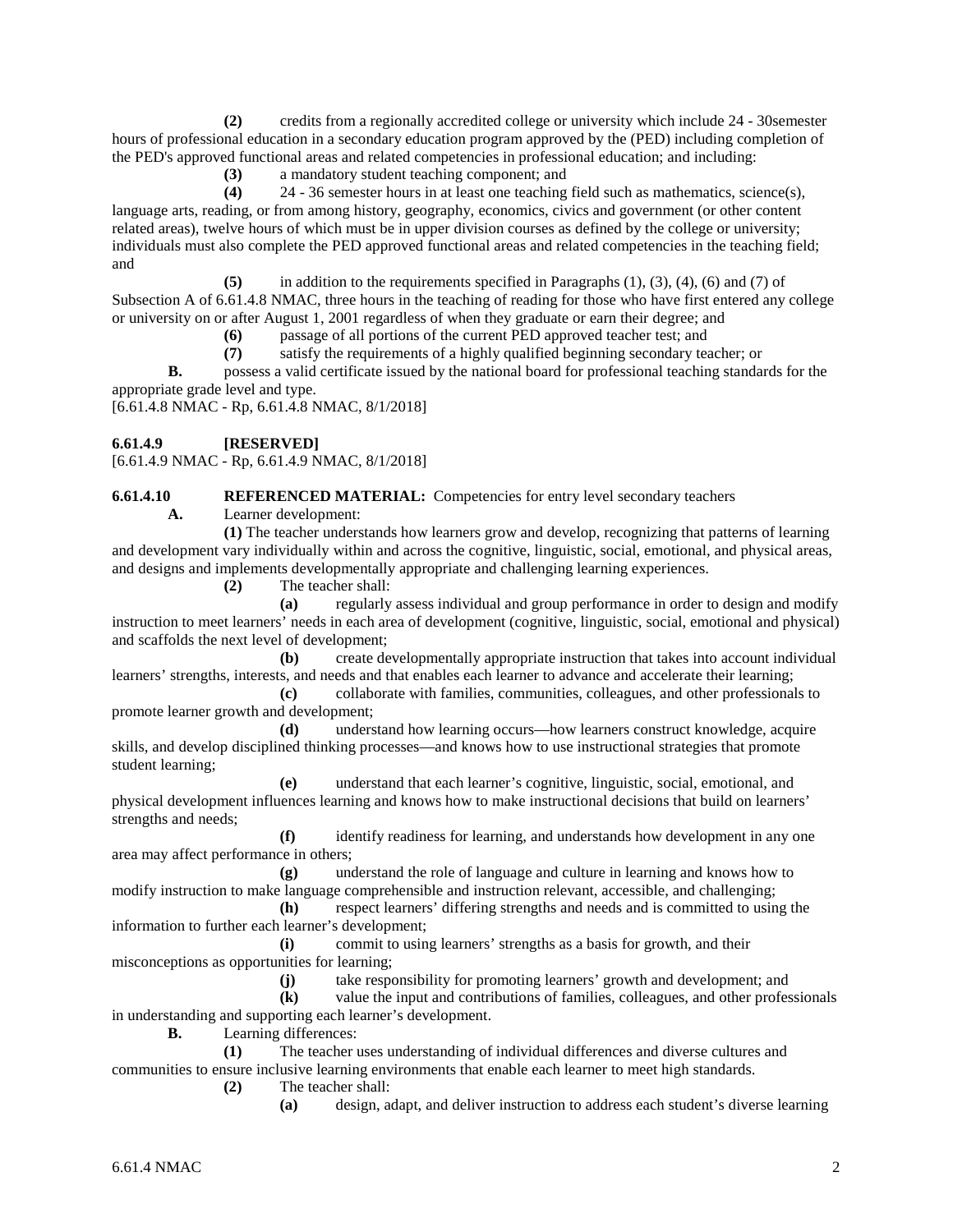strengths and needs and creates opportunities for students to demonstrate their learning in different ways;

**(b)** make appropriate and timely provisions (e.g., pacing for individual rates of growth, task demands, communication, assessment and response modes) for individual students with particular learning differences or needs;

**(c)** design instruction to build on learners' prior knowledge and experiences, allowing learners to accelerate as they demonstrate their understandings;

**(d)** bring multiple perspectives to the discussion of content, including attention to learners' personal, family, and community experiences and cultural norms;

**(e)** incorporate tools of language development into planning and instruction, including strategies for making content accessible to English language learners and for evaluating and supporting their development of English proficiency;

**(f)** access resource, supports, and specialized assistance and services to meet particular learning differences or needs;

**(g)** understand and identify differences in approaches to learning and performance and knows how to design instruction that uses each learner's strengths to promote growth;

**(h)** understand students with exceptional needs, including those associated with disabilities and giftedness, and knows how to use strategies and resources to address these needs;

**(i)** know about second language acquisition processes and knows how to incorporate instructional strategies and resources to support language acquisition;

**(j)** understand that learners bring assets for learning based on their individual experiences, abilities, talents, prior learning, and peer and social group interactions, as well as language, culture, family and community values;

**(k)** know how to access information about the values of diverse cultures and communities and how to incorporate learners' experiences, cultures and community resources into instruction;

**(l)** believe that all learners can achieve at the high levels and persists in helping each learner reach their potential;

**(m)** respect learners as individuals with differing personal and family backgrounds and various skills, abilities, perspectives, talents and interests;

**(n)** make learners feel valued and helps them learn to value each other; and

**(o)** value diverse languages and dialects and seeks to integrate them into their instructional practice to engage students in learning.

**C.** Learning environments:

**(1)** The teacher works with others to create environments that support individual and collaborative learning, and that encourage positive social interaction, active engagement in learning, and selfmotivation.

**(2)** The teacher shall:

**(a)** collaborate with learners, families, and colleagues to build a safe, positive learning climate of openness, mutual respect, support, and inquiry;

**(b)** develop learning experiences that engage learners in collaborative and selfdirected learning and that extend learner interaction with ideas and people locally and globally;

**(c)** collaborate with learners and colleagues to develop shared values and expectations for respectful interactions, rigorous academic discussions, and individual and group responsibility for quality work;

**(d)** manage the learning environment to actively and equitably engage learners by organizing allocating, and coordinating resources of time, space, and learners' attention;

**(e)** use a variety of methods to engage learners in evaluating the learning environment and collaborates with learners to make appropriate adjustments;

**(f)** communicate verbally and nonverbally in ways that demonstrate respect for and responsiveness to the cultural backgrounds and differing perspectives learners bring to the learning environment;

**(g)** promote responsible learner use of interactive technologies to extend the possibilities for learning locally and globally;

**(h)** intentionally build learner capacity to collaborate in face-to-face and virtual environments through applying effective interpersonal communication skills;

**(i)** understand the relationship between motivation and engagement and knows how to design learning experiences using strategies that build learner self-direction and ownership of learning;

**(j)** know how to help learners work productively and cooperatively with each other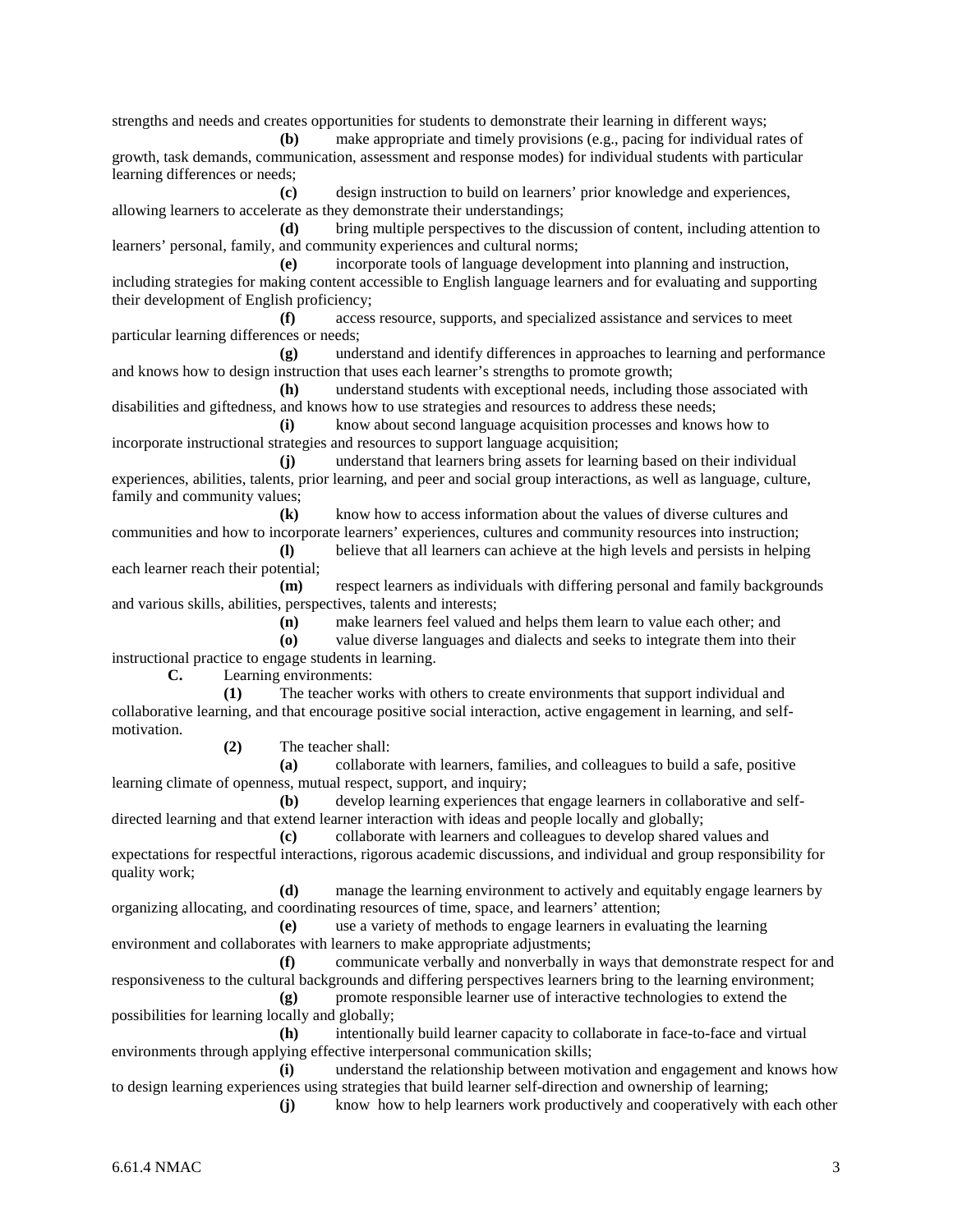to achieve learning goals;

**(k)** know how to collaborate with learners to establish and monitor elements of a safe and productive learning environment including norms, expectations, routines, and organizational structure; **(l)** understand how learner diversity can affect communication and knows how to communicate effectively in differing environments; **(m)** know how to use the technologies and how to guide learners to apply them in appropriate, safe and effective ways; **(n)** commit to working with learners, colleagues, families and communities to establish positive and supportive learning environments; **(o)** value the role of learners in promoting each other's learning and recognizes the importance of peer relationships in establishing a climate of learning; **(p)** commit to supporting learners as they participate in decision making, engage in exploration and invention, work collaboratively and independently, and engage in purposeful learning; **(q)** seek to foster respectful communication among all members of the learning community; and **(r)** be thoughtful and responsive listener and observer. **D.** Content knowledge: **(1)** The teacher understands the central concepts, tools of inquiry, and structures of the discipline(s) they teach and creates learning experiences that make these aspects of the discipline accessible and meaningful to learners to assure mastery of the content. **(2)** The teacher shall: **(a)** effectively use multiple representations and explanations that capture key ideas in the discipline, guide learners through learning progressions, and promote each learner's achievement of content standards; **(b)** engage students in learning experiences in the discipline(s) that encourage learners to understand, question, and analyze ideas from diverse perspectives so that they master the content; **(c)** engage learners in applying methods of inquiry and standards of evidence used in the discipline; **(d)** stimulate learner reflection on prior content knowledge, links new concepts to familiar concepts, and makes connections to learners' new experiences; **(e)** recognize learner misconceptions in a discipline that interfere with learning, and create experiences to build accurate conceptual understanding; **(f)** evaluate and modifies instructional resources and curriculum materials for their comprehensiveness, accuracy for representing particular concepts in the discipline, and appropriateness for their learners; **(g)** use supplementary resources and technologies effectively to ensure accessibility and relevance for all learners; **(h)** create opportunities for students to learn, practice, and master academic language in their content; **(i)** access school and district based resources to evaluate the learner's content knowledge in their primary language; **(j)** understand major concepts, assumptions, debates, processes of inquiry, and ways of knowing that are central to the discipline(s) they teach; **(k)** understand common misconceptions in learning the discipline and how to guide learners to accurate conceptual understanding; **(l)** know and use academic language of the discipline and knows how to make it accessible to learners; **(m)** know how to integrate culturally relevant content to build on learners' background knowledge; **(n)** have a deep knowledge of student content standards and learning progression in the discipline(s) they teach; **(o)** realize that content knowledge is not a fixed body of facts but a complex, culturally situated, and ever evolving. The teacher keeps abreast of new ideas and understandings in the field; **(p)** appreciate multiple perspectives within the discipline and facilitates learners' critical analysis of these perspectives; **(q)** recognize the potential bias in their presentation of the discipline and seeks to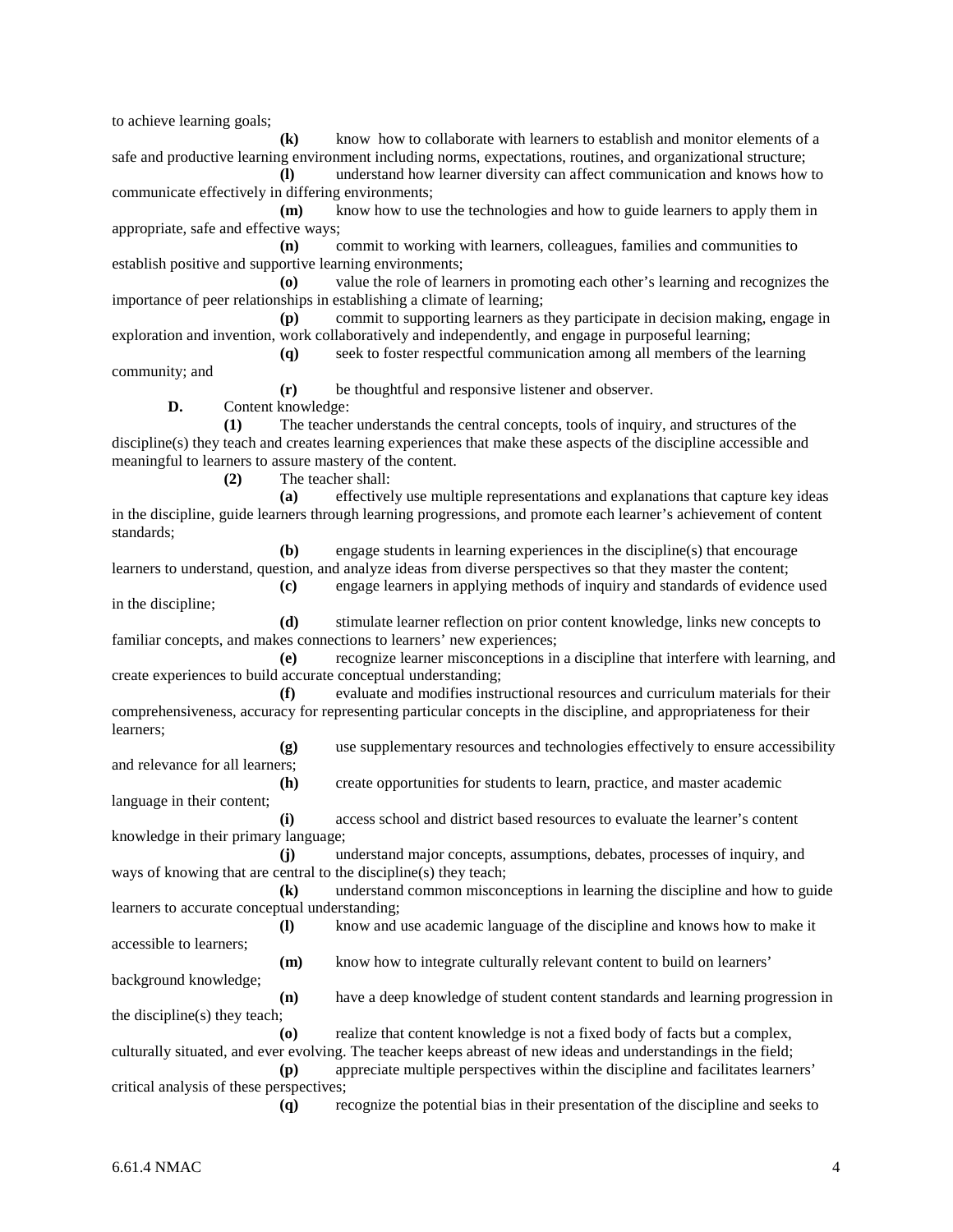appropriately address problems of bias; and

**(r)** commit to work toward each learner's mastery of disciplinary content and skills. **E.** Application of content:

**(1)** The teacher understands how to connect concepts and use differing perspectives to engage learners in critical thinking, creativity, and collaborative problem solving related to authentic local and global issues.

**(2)** The teacher shall:

**(a)** develop and implement projects that guide learners in analyzing the complexities of an issue or question using perspectives from varied disciplines and cross-disciplinary skills(e.g., a water quality study that draws upon biology or chemistry to look at factual information and social studies to examine policy implications);

**(b)** engage learners in applying content knowledge to real world problems through the lens of interdisciplinary themes (e.g., financial literacy, environmental literacy);

**(c)** facilitate learners' use of current tools and resources to maximize content learning in varied contexts;

**(d)** engage learners in questioning and challenging assumptions and approaches in order to foster innovation and problem solving in local and global contexts;

**(e)** develop learners' communication skills in disciplinary and interdisciplinary contexts by creating meaningful opportunities to employ a variety of forms of communication that address varied audiences and purposes;

**(f)** engage learners in generating and evaluating new ideas and novel approaches, seeking inventive solutions to problems, and developing original work;

**(g)** facilitate learners' ability to develop diverse social and cultural perspectives that expand their understanding of local and global issues and create novel approaches to solving problems;

**(h)** develop and implements supports for learner literacy development across

**(i)** understand the ways of knowing their discipline, how it relates to other disciplinary approaches to inquiry, and the strengths and limitations of each approach in addressing problems, issues and concerns;

**(j)** understand how current interdisciplinary themes (e.g., civic literacy, health literacy, global awareness) connect to the core subjects and knows how to weave those themes into meaningful learning experiences;

**(k)** understand the demands of acceding and managing information as well as how to evaluate issues of ethics and quality related to the information and its use;

**(l)** understand how to use digital and interactive technologies for efficiently and effectively achieving specific learning goals;

**(m)** understand critical thinking processes and knows how to help learners develop high level questioning skills to promote independent learning;

**(n)** understand communication modes and skills as vehicles for learning (e.g., information gathering and processing) across disciplines as well as vehicles for expressing learning;

**(o)** understand creative thinking processes and how to engage learners in producing original work;

**(p)** know where and how to access resources to build global awareness and understanding, and how to integrate them into the curriculum;

**(q)** constantly explore how to use disciplinary knowledge as a lens to address local and global issues;

**(r)** value knowledge outside their own content area and how such knowledge enhances student learning; and

**(s)** value flexible learning environments that encourage learner exploration, discovery, and expression across content areas.

**F.** Assessment:

**(1)** The teacher understands and uses multiple measures of assessment to engage learners in their own growth, to monitor learner progress, and to guide the teacher's and learner's decision making. **(2)** The teacher shall:

**(a)** balance the use of formative and summative assessment as appropriate to support, verify, and document learning;

content areas;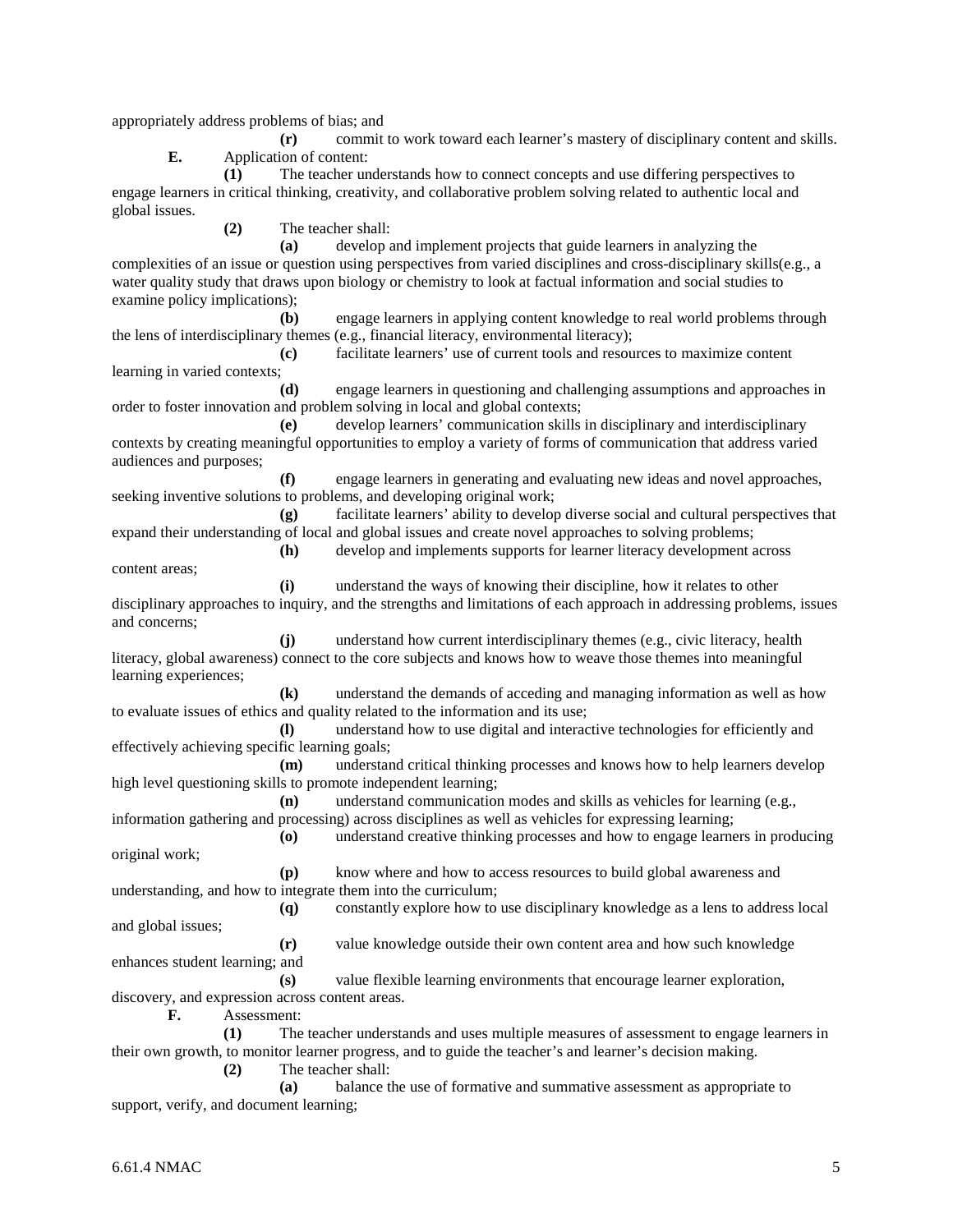**(b)** design assessments that match learning objectives with assessment methods and minimize sources of bias that can distort assessment results;

**(c)** work independently and collaboratively to examine test and other performance data to understand each learner's progress and to guide planning;

**(d)** engage learners in understanding and identifying quality work and provides them with effective descriptive feedback to guide their progress toward that work;

**(e)** engage learners in multiple ways of demonstrating knowledge and skill as part of the assessment process;

**(f)** model and structure processes that guide learners in examining their own thinking and learning as well as the performance of others;

**(g)** use multiple and appropriate types of assessment data to identify each student's learning needs and to develop differentiated learning experiences;

**(h)** prepare all learners for the demands of particular assessment formats and makes appropriate accommodations in assessments or testing conditions, especially for learners with disabilities and language learning needs;

**(i)** continually seek appropriate ways to employ technology to support assessment practice both to engage learners more fully and to assess and address learner needs;

**(j)** understand the differences between formative and summative applications of assessment and knows how and when to use each;

**(k)** understand the range of types and multiple purposes of assessment and how to design, adapt, or select appropriate assessments to address specific learning goals and individual differences, and to minimize sources of bias;

**(l)** know how to analyze assessment data to understand patterns and gaps in learning, to guide planning and instruction, and to provide meaningful feedback to all learners;

**(m)** know when and how to engage learners in analyzing their own assessment results and in helping set goals for their own learning;

**(n)** understand the positive impact of effective descriptive feedback for learners and knows a variety of strategies for communicating this feedback;

**(o)** know when and how to evaluate and report learner progress against standards;

**(p)** understand how to prepare learners for assessments and how to make

accommodations in assessments and testing conditions, especially for learners with disabilities and language learning needs;

**(q)** commit to engaging learners actively in assessment processes and to developing each learner's capacity to review and communicate about their own progress and learning;

**(r)** take responsibility for aligning instruction and assessment with learning goals; **(s)** commit to providing timely and effective descriptive feedback to learners on

their progress;

**(t)** commit to using multiple types of assessment processes to support, verify, and

document learning;

**(u)** commit to making accommodations in assessments and testing conditions, especially for learners with disabilities and language learning needs; and

**(v)** commit to the ethical use of various assessments and assessment data to identify learner strengths and needs to promote learner growth.

**G.** Planning for instruction:

**(1)** The teacher plans the instruction that supports every student in meeting rigorous learning goals by drawing upon knowledge of content areas, curriculum, cross-disciplinary skills, and pedagogy, as well as knowledge of learners and the community context.

**(2)** The teacher shall:

**(a)** individually and collaboratively select and create learning experiences that are appropriate for curriculum goals and content standards, and are relevant to learners;

**(b)** plan how to achieve each student's learning goals, choosing appropriate strategies and accommodations, resources, and materials to differentiate instruction for individuals and groups of learners;

**(c)** develop appropriate sequencing of learning experiences and provides multiple ways to demonstrate knowledge and skill;

**(d)** plan for instruction based on formative and summative assessment data, prior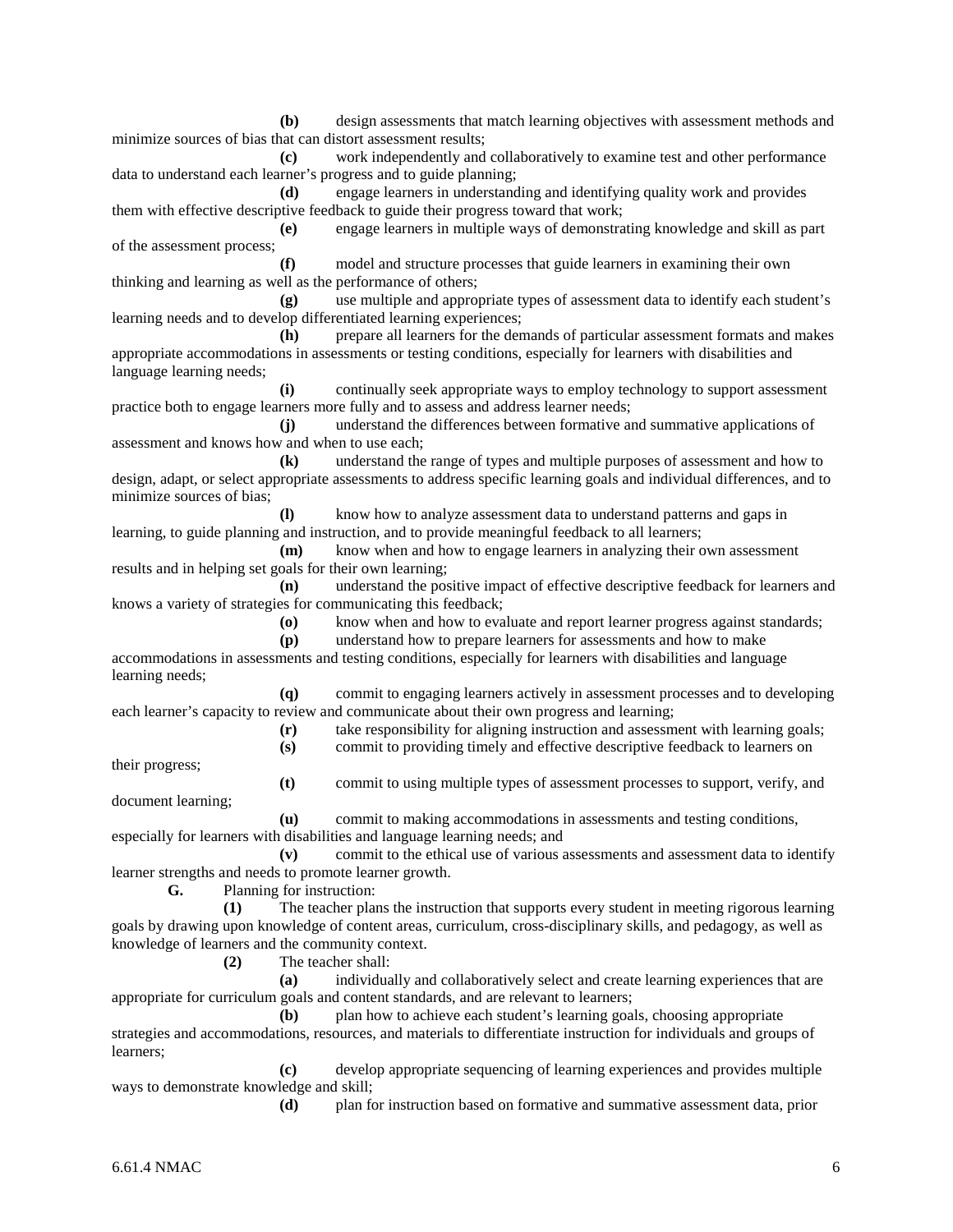learner knowledge, and learner interest;

**(e)** plan collaboratively with professionals who have specialized expertise (e.g., special educators, related service providers, language and learning specialists, librarians, media specialists) to design and jointly deliver as appropriate learning experiences that meet unique learning needs;

**(f)** evaluate plans in relation to short and long-range goals and systematically adjusts plans to meet each student's learning needs and enhance learning;

**(g)** understand content and content standards and how these are organized in the curriculum;

**(h)** understand how integrating cross-disciplinary skills in instruction engages learners purposefully in applying content knowledge;

**(i)** understand learning theory, human development, cultural diversity, and individual differences and how these impact ongoing planning;

**(j)** understand the strengths and needs of individual learners and how to plan instruction that is responsive to these strengths and needs;

**(k)** know a range of evidence-based instructional strategies, resources, and technological tools and how to use them effectively to plan instruction that meets diverse learning needs;

**(l)** know when and how to adjust plans based on assessment information and learner responses;

**(m)** know when and how to access resources and collaborate with others to support student learning (e.g., special educators, related service providers, language learner specialists, librarians, media specialists, community organizations);

**(n)** respect learners' diverse strengths and needs and is committed to using this information to plan effective instruction;

**(o)** value planning as a collegial activity that takes into consideration the input of learners, colleagues, families, and the larger community;

**(p)** take professional responsibility to use short and long-term planning as a means of assuring student learning; and

**(q)** believe that plans must always be open to adjustment and revision based on learner needs and changing circumstances.

**H.** Instructional strategies:

**(1)** The teacher understands and uses a variety of instructional strategies to encourage learners to develop deep understanding of content areas and their connections, and to build skills to apply knowledge in meaningful ways.

**(2)** The teacher shall:

**(a)** use appropriate strategies and resources to adapt instruction to the needs of individuals and groups of learners;

**(b)** continuously monitor student learning, engages learners in assessing their progress, and adjusts instruction in response to student learning needs;

**(c)** collaborate with learners to design and implement relevant learning experiences, identify their strengths, and access family and community resources to develop their areas of interest;

**(d)** vary their role in the instructional process (e.g., instructor, facilitator, coach, audience) in relation to the content and purposes of instruction and the needs of learners;

**(e)** provide multiple models and representations of concepts and skills with opportunities for learners to demonstrate their knowledge through a variety of products and performance;

**(f)** engage all learners in developing higher order questioning skills and metacognitive processes;

**(g)** engage learners in using a range of learning skills and technology tools to access, interpret, evaluate, and apply information;

**(h)** use a variety of instructional strategies to support and expand learners' communication through speaking, listening, reading, writing, and other modes;

**(i)** ask questions to stimulate discussion that serves different purposes (e.g., probing for learner understanding, helping learners articulate their ideas and thinking processes, stimulating curiosity, and helping learners to question);

**(j)** understand the cognitive process associated with various kinds of learning (e.g., critical and creative thinking, problem framing and problem solving, invention, memorization and recall) and how these processes can be stimulated;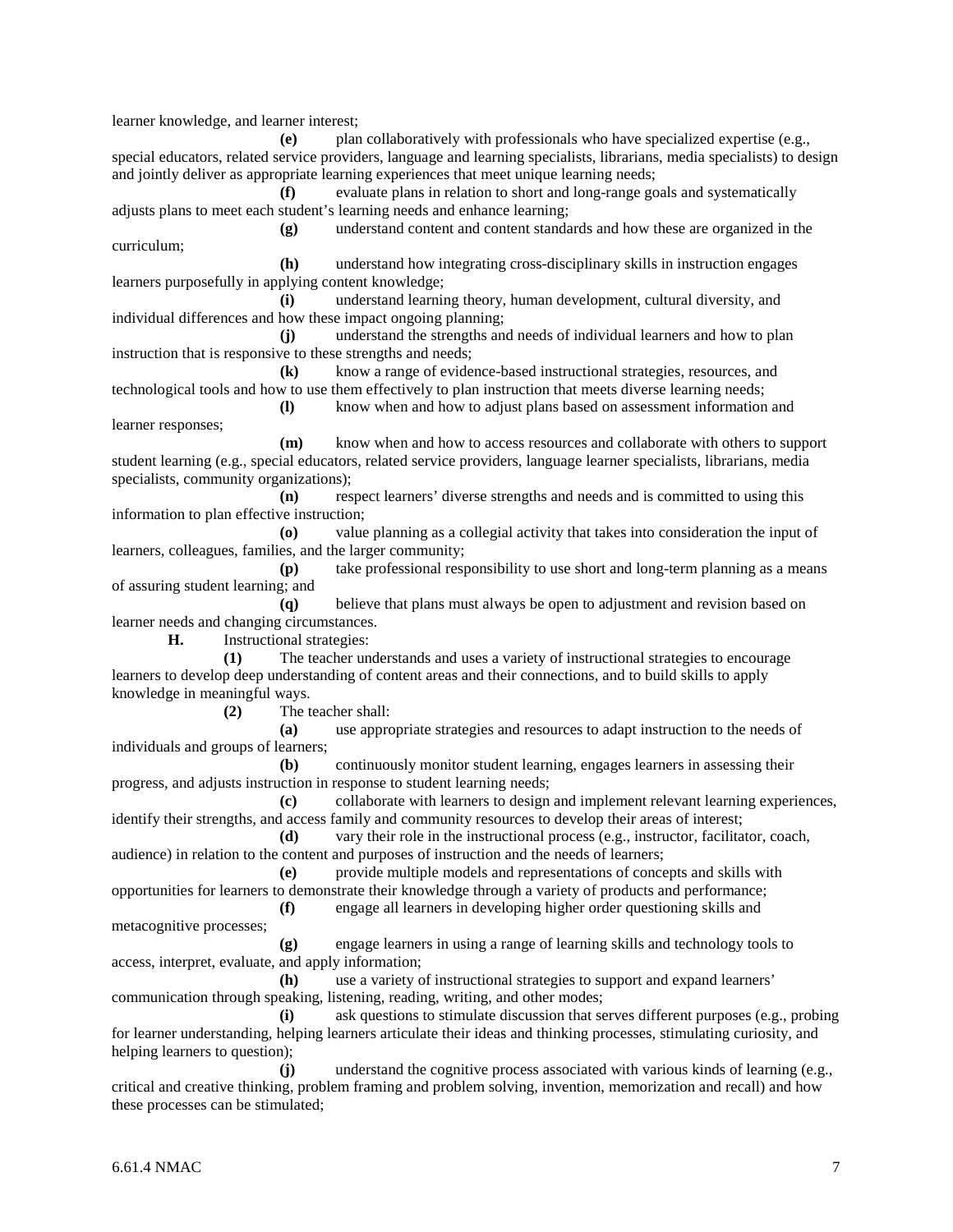**(k)** know how to apply a range of developmentally, culturally, and linguistically appropriate instructional strategies to achieve learning goals;

**(l)** know when and how to use appropriate strategies to differentiate instruction and engage all learners in complex thinking and meaningful tasks;

**(m)** understand how multiple forms of communication (oral, written, nonverbal, digital, visual) convey ideas, foster self-expression, and build relationships;

**(n)** know how to use a wide variety of resources, including human and technological, to engage students in learning;

**(o)** understand how content and skill development can be supported by media and technology and knows how to evaluate these resources for quality, accuracy, and effectiveness;

**(p)** commit to deepening awareness and understanding the strengths and needs of diverse learners when planning and adjusting instruction;

**(q)** value the variety of ways people communicate and encourage learners to develop and use multiple forms of communication;

**(r)** commit to exploring how the use of new and emerging technologies can support and promote student learning; and

**(s)** value flexibility and reciprocity in the teaching process as necessary for adapting instruction to learner responses, ideas, and needs.

**I.** Professional learning and ethical practice:

**(1)** The teacher engages in ongoing professional learning and uses evidence to continually evaluate their practice, particularly the effects of their choices and actions on others (learners, families, other professionals, and the community), and adapts practice to meet the needs of each learner.

**(2)** The teacher shall:

**(a)** engage in ongoing learning opportunities to develop knowledge and skills in order to provide learners with engaging curriculum and learning experiences based on local and state standards;

**(b)** engage in meaningful and appropriate professional learning experiences aligned with their own needs and the needs of the learners, school, and system;

**(c)** independently and in collaboration with colleagues use a variety of data (e.g., systematic observation, information about learners, research) to evaluate the outcomes of teaching and learning and to adapt planning and practice;

**(d)** actively seek professional community, and technological resources, within and outside the school, as supports for analysis, reflection and problem solving;

**(e)** reflect on their personal biases and accesses resources to deepen their own understanding of cultural, ethnic, gender, and learning differences to build stronger relationships and create more relevant learning experiences;

**(f)** advocate, model, and teach safe, legal, and ethical use of information and technology including proper documentation of sources and respect for others in the use of social media;

**(g)** understand and know how to use a variety of self-assessment and problemsolving strategies to analyze and reflect on their practice and to plan for adaptations and adjustments;

**(h)** know how to use learner data to analyze practice and differentiate instruction accordingly;

**(i)** understand how personal identity, worldview, and prior experience affect perceptions and expectations, and recognize how they may bias behaviors and interactions with others;

**(j)** understand laws related to learners' rights and teacher responsibility (e.g., for educational equity, appropriate education for learners with disabilities, confidentiality, privacy, appropriate treatment of learners, reporting in situations related to possible child abuse);

**(k)** The teacher knows how to build and implement a plan for professional growth directly aligned with their needs as a growing professional using feedback from teacher evaluations and observations, data on learner performance, and school and system-wide priorities;

**(l)** take responsibility for student learning and uses on going analysis and reflection to improve planning and practice;

**(m)** commit to deepening understanding of their own frames of references (e.g., culture, gender, language, abilities, ways of knowing), the potential biases in these frames, and their impact on expectations for and relationships with learners and their families;<br>(n) see themselves as a learner. co

see themselves as a learner, continuously seeking opportunities to draw upon current education policy and research as sources of analysis and reflection to improve practice; and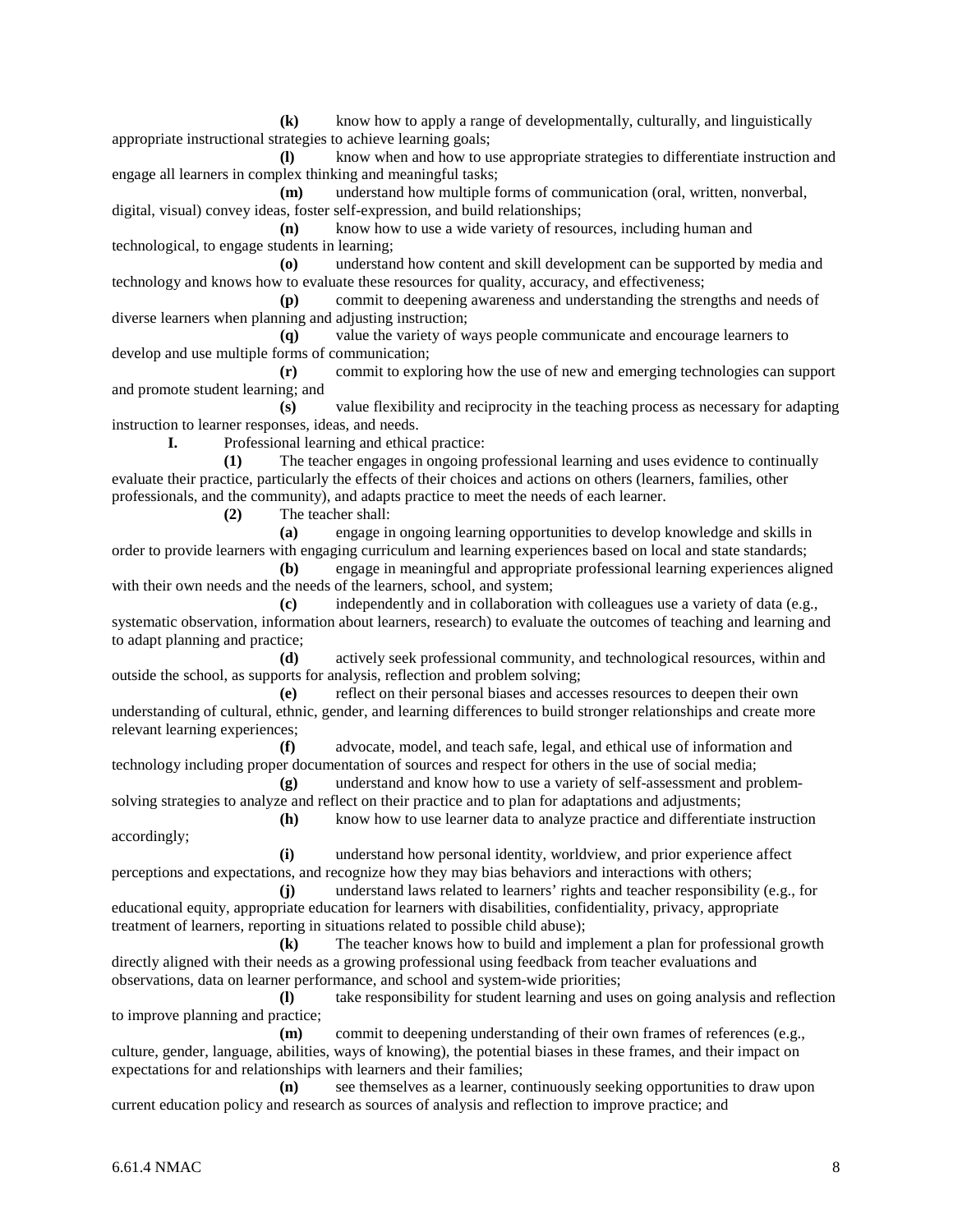**(o)** understand expectations of the profession including codes of ethics, professional standards of practice, and relevant law and policy.

**J.** Leadership and collaboration:

**(1)** The teacher seeks appropriate leadership roles and opportunities to take responsibility for student learning, to collaborate with learners, families, colleagues, other school professionals, and community members to ensure learner growth, and to advance the profession.

**(2)** The teacher shall:

**(a)** take an active role on the instructional team, giving and receiving feedback on practice, examining learn work, analyzing data from multiple sources, and sharing responsibility for decision making and accountability for each students learning;

**(b)** work with other school professionals to plan and jointly facilitate learning on how to meet diverse needs of learners;

**(c)** engage collaboratively in the school-wide effort to build a shared vision and supportive culture, identify common goals, and monitor and evaluate progress toward those goals;

**(d)** work collaboratively with learners and their families to establish mutual expectations and ongoing communication to support learner development and achievement;

**(e)** working with school colleagues build ongoing connections with community resources to enhance student learning and wellbeing;

**(f)** engage in professional learning, contributes to the knowledge and skill of others, and works collaboratively to advance professional practice;

**(g)** use technological tools and a variety of communication strategies to build local and global learning communities that engage learners, families, and colleagues;

**(h)** use and generate meaningful research on education issues an policy;

**(i)** seek appropriate opportunities to model effective practice for colleagues, to lead professional learning activities, and to serve in other leadership roles;

**(j)** advocate to meet the needs of learners, to strengthen the learning environment, and to enact system change;

**(k)** take on leadership roles at the school, district, state, and national level and advocates for the school, the community, and the profession;

**(l)** understand schools as organizations within a historical, cultural, political, and social context and knows how to work with others across the system to support learners;

**(m)** understand that alignment of family, school, and community spheres of influence enhances student learning and that discontinuity in these spheres of influence interferes with learning; **(n)** know how to work with other adults and develop skills in collaborative

interaction appropriate for both face-to-face and virtual contexts;

**(o)** know how to contribute a common culture that supports high expectations for student learning;

**(p)** actively share responsibility for shaping and supporting the mission of their school as one of the advocacy for learners and accountability for their success;

**(q)** respect families' beliefs, norms, and expectations and seeks to work collaboratively with learners and families in setting and meeting challenging goals;

**(r)** take initiative to grow and develop with colleagues through interactions and enhance practice and support student learning;

**(s)** take responsibility for contributing to and advancing the profession; and

**(t)** embrace the challenge of continuous improvement and change.

[6.61.4.10 NMAC - Rp, 6.61.4.10 NMAC, 8/1/2018]

#### **HISTORY OF 6.61.4 NMAC:**

**PRE-NMAC HISTORY:** The material in this part was derived from that previously filed with the State Records Center and Archives under:

SBE Regulation No. 71-26 Continuing Five Year Secondary Certificate, filed August 28, 1978;

SBE Regulation No. 72-3 Four Year Provisional Secondary Certificate, filed February 17, 1972;

SBE Regulation No. 72-4 Five Year Secondary Certificate, filed February 17, 1972;

SBE Regulation No. 76-4 Four Year Standard Secondary Certificate, filed March 26, 1976;

SBE Regulation No. 78-20 Four Year Standard Secondary Certificate, filed November 28, 1978;

SBE Regulation No. 78-24 Ten Year Professional Secondary Licensure, filed November 28, 1978;